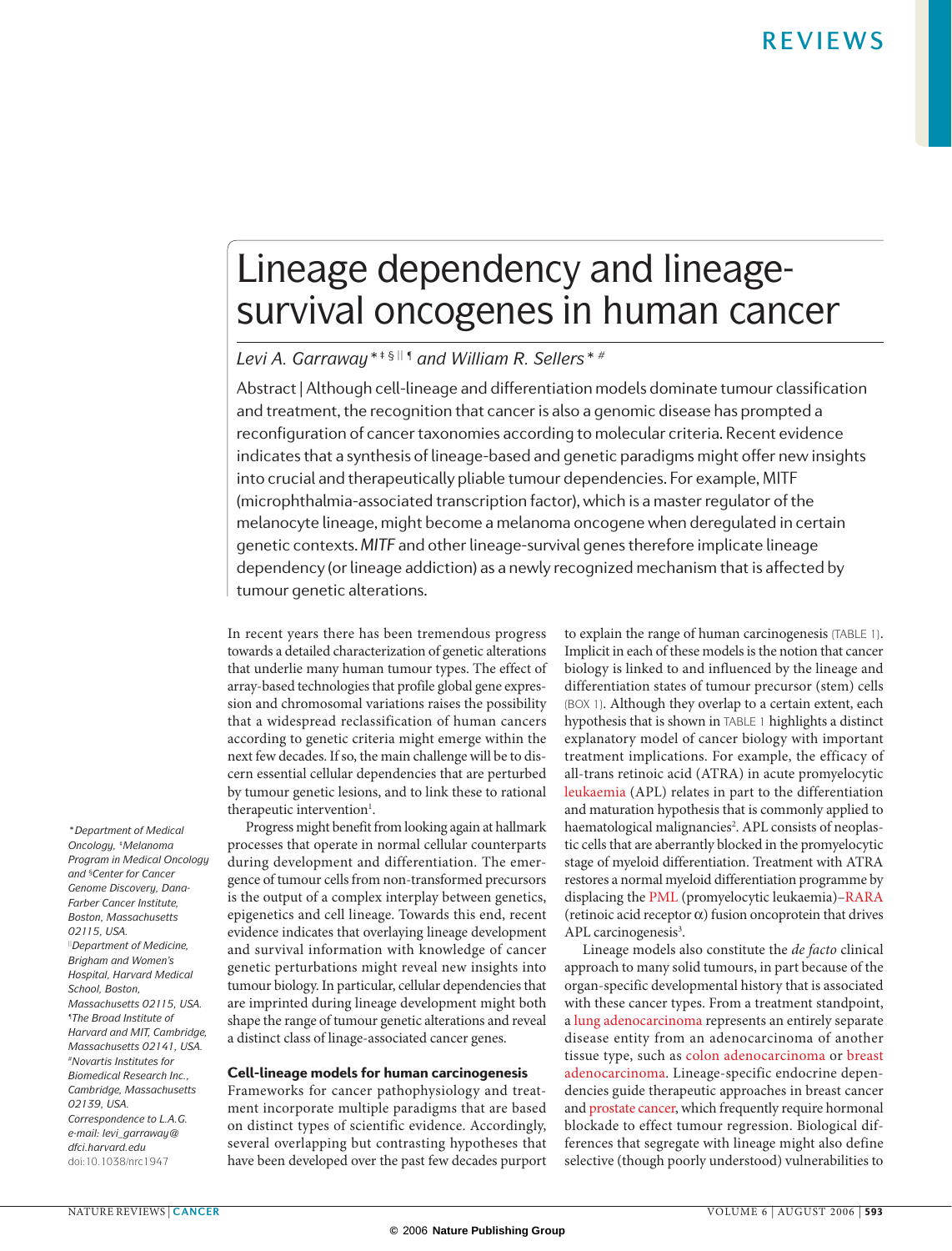### At a glance

- The close association between cell lineage and cancer phenotype has long been recognized. This link raises the possibility that cellular mechanisms that govern lineage proliferation and survival during development might also underlie tumorigenic mechanisms.
- Many somatic genetic alterations show lineage-restricted patterns across human tumours, which indicates that genetic changes in cancer might be conditioned by the lineage programmes that are embedded in tumour precursor cells.
- A convergence of lineage-based and genetic observations gives rise to a lineage-dependency (or lineage-addiction) model of human cancer, wherein tumour cells depend crucially on survival mechanisms that are programmed into lineage precursor cells during development, which might be affected by acquired genetic alterations. Unlike oncogene addiction, which invokes a dependency on a tumour-specific gain-of-function event, lineage addiction involves the persistence and/or deregulation of crucial lineage-survival mechanisms during carcinogenesis or tumour progression.
- Presumably, lineage-dependency mechanisms that promote tumour progression involve master regulatory genes that also exert key developmental survival roles. Such genes can be termed lineage-survival oncogenes.
- MITF (microphthalmia-associated transcription factor) and the androgen receptor are prototype lineage-survival oncogenes in melanoma and prostate cancer, respectively. A review of the scientific literature readily identifies several more genes with presumptive or predicted lineage-survival functions in different cancers.
- Recognition of the lineage-dependency model might expand existing paradigms for tumour biology by emphasizing the importance of lineage in shaping key oncogenic mechanisms, thereby offering an explanatory framework for the distribution of genetic alterations in cancer. Targeting lineage dependencies as well as classical gain-of-function events might require combinatorial or synthetic-lethal therapeutic approaches to cancer.

conventional cytotoxic agents. Primitive neuroectodermal tumours and germ-cell tumours exemplify this point; these cancers tend to be much more chemoresponsive than those of many other lineages, so chemotherapy figures prominently in the treatment approaches that are applied.

### Lineage specification in development and cancer

The intimate association between cell lineage and tumorigenesis has guided cancer classification for well over a century. Histopathologists have long noted the phenotypic resemblance in growth and migratory properties between many tumour cells and embryonal cells; indeed, cancer classification schemas in current use derive heavily from this recognition<sup>4,5</sup>. Embedded in development-oriented cancer taxonomies is a molecular assumption that tumours must (aberrantly) elaborate various cellular mechanisms that function in their ancestral precursor cells. A related notion underlies the epithelial-to-mesenchymal transition (EMT), which invokes a commonality between migratory mechanisms that operate in development and those that operate in the tumour metastatic process<sup>6,7</sup>. According to the EMT model, tumours acquire metastatic potential in part through ectopic expression of mesenchymal

| Table 1   Lineage-based models for human carcinogenesis |  |  |
|---------------------------------------------------------|--|--|
|                                                         |  |  |

| Model                         | <b>Definition</b>                                                                 | <b>Example</b>                                   |
|-------------------------------|-----------------------------------------------------------------------------------|--------------------------------------------------|
| Differentiation<br>hypothesis | Cancer as a maturation or<br>differentiation abnormality                          | Acute leukaemias                                 |
| Tissue-lineage<br>hypothesis  | Malignant transformation of<br>characteristic cells from distinct<br>tissue types | Lung versus breast<br>adenocarcinoma             |
| Embryological<br>hypothesis   | Malignant transformation of<br>embryologically distinct cell types                | Carcinoma versus sarcoma                         |
| Cell-lineage<br>hypothesis    | Malignant transformation of<br>histologically distinct cell types                 | Squamous-cell carcinoma<br>versus adenocarcinoma |

components that function during embryogenesis. By extension, tumour cells might co-opt many further normal developmental pathways for functions that are linked to tumour progression<sup>8,9</sup>.

Even a cursory survey of embryological mechanisms reveals a rich potential for convergence between cell lineage and tumour survival. In particular, two deeply interwoven molecular phenomena guide vertebrate development: genome-wide chromatin remodelling<sup>10</sup> and temporal, coordinated actions of transcription factors that direct lineage-associated gene-expression programmes<sup>11-13</sup> (FIG. 1). Regarding the former, histone modifications, DNA methylation and ATP-dependent nucleosomal repositioning constitute well-known epigenetic remodelling mechanisms $14-18$ . Together, these processes conduct sequential gene activation patterns that are characteristic of axis formation, body segmentation and subsequent lineage differentiation. The gene-expression reprogramming that is associated with chromatin remodelling is governed initially by factors such as Polycomb- or Trithorax-group proteins<sup>19</sup> and Hox transcriptional regulators, which control pattern formation during development<sup>20</sup>. Subsequently, other transcription-factor subtypes predominate, depending on the progenitor cell types. On establishment of relevant progenitor lineages, the ensuing processes of tissue formation and cell maturation require environmentally induced as well as cell-autonomous migration, proliferation and survival processes. Apoptosis has a key role in defining the morphology of tissues and in cell-lineage formation at various points in development.

The above observations indicate that a detailed examination of lineage-associated tumour-survival properties might reveal novel and clinically pertinent tumour mechanisms. Indeed, several lines of evidence support a lineage-dependency model for tumorigenesis. First, lineage-restricted genetic or epigenetic alterations in chromatin-remodelling proteins such as SNF5 (also known as integrase interactor 1 and SWI/SNF-related,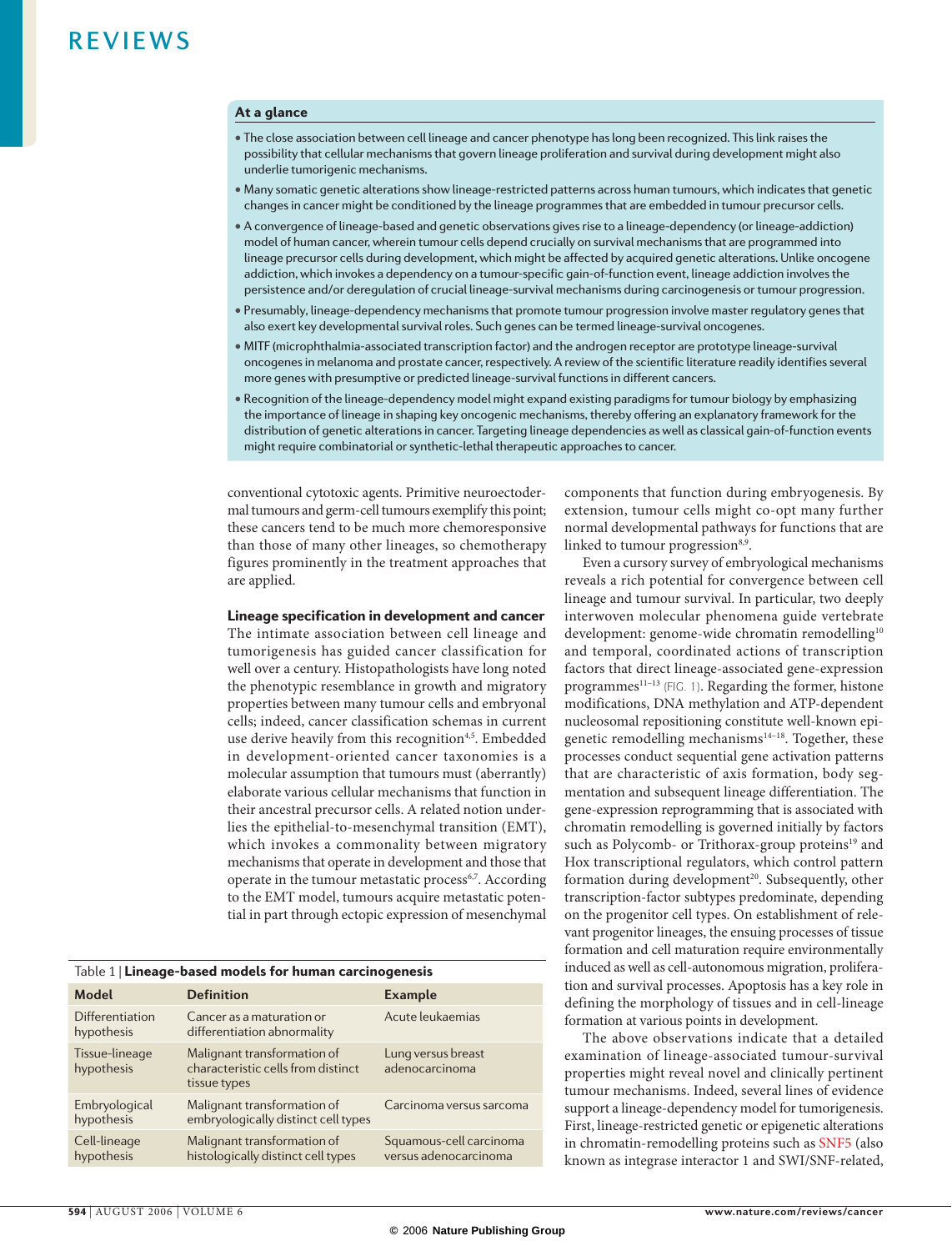### Box 1 | Tumour stem cells

Tumour stem cells are a proposed subpopulation of cells within a given tumour that have: an unlimited replicative potential; the capacity to regenerate the complete range of malignant cells that are present in an individual tumour when explanted; and a high degree of resistance to conventional chemotherapy<sup>87,100,101</sup>. Tumour stem cells could in principle be transformed adult stem cells (or related lineage precursor cells), as by definition these cells also possess self-renewal and differentiation abilities. On the other hand, immortalization and resistance to apoptosis might also occur *de novo* as a result of genetic and epigenetic alterations that direct carcinogenesis; therefore, many tumour precursor cells might be predicted to harbour a stem-cell phenotype regardless of the cell of origin.

matrix-associated, actin-dependent regulator of chromatin B1) and the BMI1 oncoprotein occur either causally or in strong association with tumour progression and metastasis<sup>21–26</sup>. Second, deregulated expression of many transcription factors that govern pattern formation and lineage development also occurs in association with tumorigenesis<sup>27,28</sup>. Moreover, a recent comparison of tumour-derived gene-expression patterns with those from corresponding normal developmental lineage precursors indicated that recapitulation of lineage developmental programmes might comprise a general molecular property that is characteristic of many diverse solid tumour types<sup>29</sup>. Collectively, these observations imply that a defined molecular repertoire that is established through developmental programming might comprise the 'universe' of putative effectors that are available to a given tumour stem cell. If so, we might expect to observe a primarily lineage-restricted pattern of cancer mechanisms across human tumours. Moreover, lineagesurvival factors that operate in the normal setting might



**Normal mechanisms (development)**

Figure 1 | **Aberrant lineage ontogeny and somatic genetics in human tumour formation.** Cardinal developmental processes such as chromatin remodelling and specific transcriptional programmes embed lineage-restricted proliferation and survival mechanisms that direct tumour formation in the relevant precursor cells. Somatic genetic alterations that lead to cancer (indicated schematically by lightning) might therefore be influenced (or 'conditioned') by the cell or tissue lineage.

be exploited as key oncogenic dependencies during carcinogenesis and tumour progression.

### Conditioning of somatic genetics by lineage

Lineage-oriented views of cancer biology stand in contrast to mechanistic models in current use<sup>4,30</sup>. Much evidence from the past three decades has firmly established that tumour-cell evolution involves an accumulation of genetic alterations that activate oncogenes and inactivate tumour-suppressor genes. Accordingly, recent genome-era advances have precipitated the widespread application of high-throughput methods to characterize human cancer on a global scale<sup>31,32</sup>. Therefore, the notion of cancer as a fundamentally genetic disease might eclipse the lineage paradigms articulated above.

At the same time, it has long been apparent that lineage exerts a substantial effect on the distribution of genetic alterations in tumours. A survey of several wellknown oncogenes illustrates this point, as shown in FIG. 2. Activating point mutations in Ras family, *BRAF*, *EGFR* (which encodes epidermal growth factor receptor 1) and *PIK3CA* (which encodes phosphatidylinositol 3-kinase catalytic subunit- $\alpha$ ) oncogenes tend to occur at high frequencies in a few discrete lineages, such that their overall prevalence is attributable to a relatively small number of tumour types. Even the location of the activating base mutations within a given oncogene might vary markedly according to tumour lineage, as exemplified by Ras family mutations<sup>33</sup>. Lineage-restricted somatic mutation patterns therefore constitute a prominent feature of genetic changes in cancer. By contrast, the tumour-suppressor genes *CDKN2A* (which encodes cyclin-dependent-kinase inhibitor 2A) and *TP53* seem to exemplify lineage-independent mutation patterns, consistent with the universal cell-cycle gatekeeper functions of the proteins that they encode (FIG. 2b). However, even in these cases, mechanisms of inactivation might vary by lineage. For example, loss-of-function mutations that directly affect *TP53* occur infrequently in melanomas compared with other lineages; instead, deletion that involves the *INK4a/ARF* locus might serve the same purpose in these tumours<sup>34,35</sup>. These observations support the general premise that many essential tumour dependencies reflect an interplay between genetic alterations and the lineage specification that is wired into the relevant progenitor cells (FIG. 1).

Like the point mutations in oncogenes that are described above, 'macro-genomic' alterations (such as large DNA amplifications, deletions or translocations) also might show lineage-restricted alterations in human cancer. Haematological malignancies contain the clearest examples of this phenomenon; balanced translocations that define distinct molecular subtypes of leukaemia and lymphoma segregate exquisitely according to tumour cell lineage. Amplifications in *CCND1* (which encodes cyclin D1), *ERBB2* (also known as *HER2*) and *EGFR* also show lineage-restricted alterations<sup>36-40</sup> (FIG. 2). Our group has used high-density single-nucleotide polymorphism (SNP) arrays (BOX 2) to map genomic copy-number and loss of heterozygosity (LOH) changes at high resolution for a large collection of human tumours and cancer cell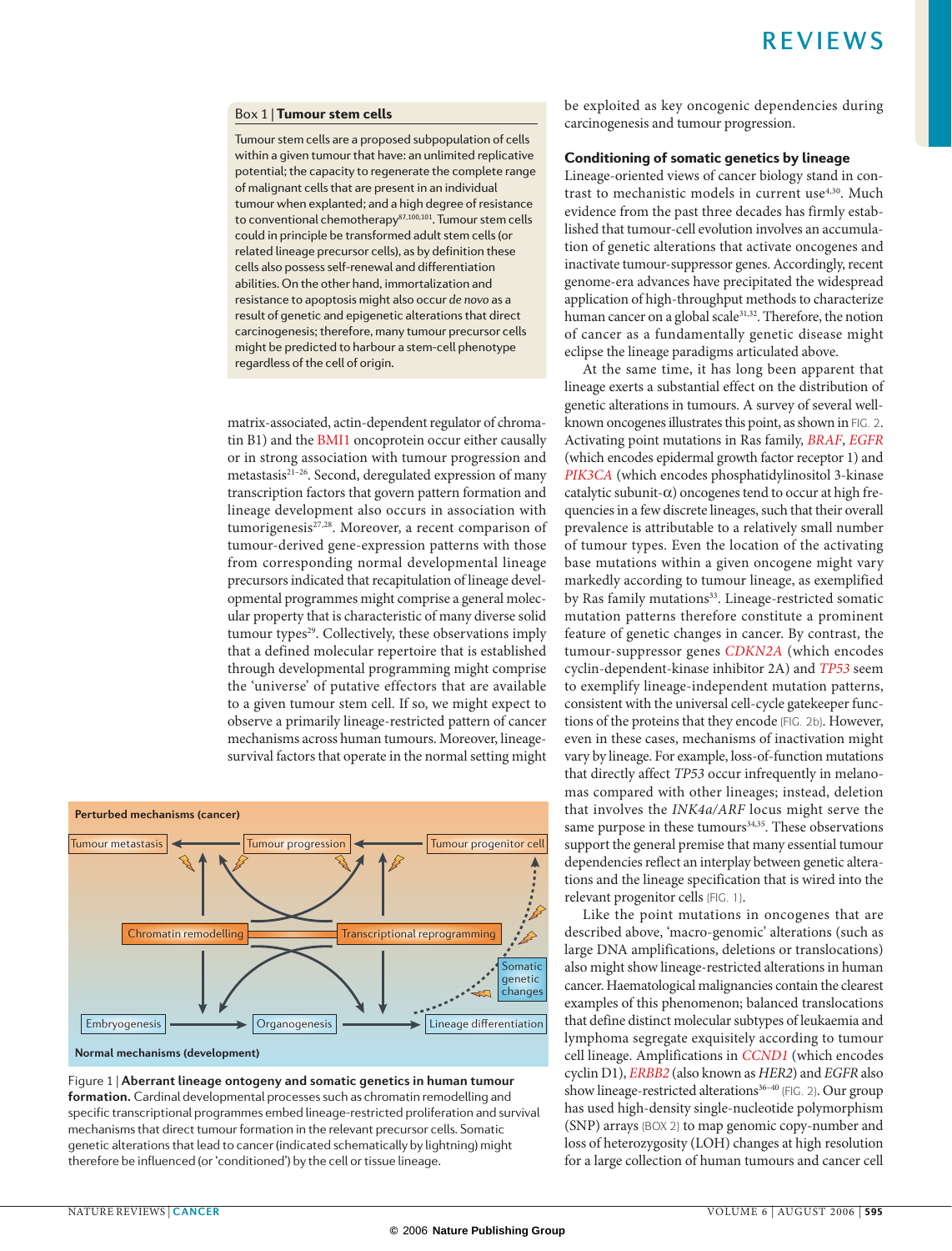lines<sup>41,42</sup>. When hierarchical clustering algorithms were applied to the chromosomal copy-number data that was generated by SNP array hybridization, many cancer cell



Figure 2 | **Lineage-restricted patterns of activating oncogene mutations in human solid tumours. a** | An analysis of activating oncogene mutations across selected solid tumour lineages shows that the cell or tissue lineage has a dominant influence on mutation frequency (Y axis), even within a gene family (as shown for Ras genes). 'Amp' denotes high-level gene amplification; all other mutations indicated are point mutations. **b** | By contrast, some gatekeeper tumour-suppressor genes tend mainly to have lineage-independent patterns of somatic inactivation, though the mechanism of inactivation varies according to lineage. Frequency estimates were derived from the literature and the COSMIC database. CCND1, the gene that encodes cyclin D1; CDKN2A, the gene that encodes cyclin-dependent-kinase inhibitor 2A; EGFR, the gene that encodes epidermal-growth-factor receptor; ERBB2, also known as HER2; PIK3CA, the gene that encodes phosphatidylinositol 3-kinase catalytic subunit-α; *TP53*, the gene that encodes tumour suppressor p53.

lines and tumour samples clustered according to tissue of origin, which is consistent with lineage-driven genetic perturbations41,43. Collectively, these observations indicate that somatic cancer genetics is commonly 'conditioned' by tumour lineage. Therefore, global surveys of chromosomal alterations that are present in both tumour samples and appropriate model systems (such as cell lines, short-term cultures and xenografts) might provide a means to characterize lineage-associated cancer genes that are affected by genetic lesions.

### Lineage addiction as a tumour dependency

A synthesis of the lineage-dependency hypothesis and the genome-centred view of cancer suggests that lineage-survival pathways might operate aberrantly during carcinogenesis and tumour progression, often as a result of genomic alterations. In this view, many tumours might rely crucially on (or be addicted to) hallmark proliferation or survival programmes that are embedded through development within normal lineage precursor cells. The lineage-dependency model (FIG. 1) therefore offers a counterpoint to oncogene addiction<sup>44</sup>, in which cellular signals that are activated in tumour cells but absent in corresponding normal tissue elicit aberrant proliferative and/or anti-apoptotic effects on which tumour cells become excessively dependent. The biological and therapeutic relevance of oncogene addiction has been shown in studies of the BCR–ABL fusion oncoprotein in chronic myelogenous leukaemia, activating mutations in the *KIT* oncogene in gastrointestinal stromal tumours, and *EGFR* mutations in non-small-cell lung cancer subsets<sup>45-48</sup>. By contrast, the lineage-addiction theory does not require the gain of a new and tumour-specific cellular function, but instead posits the persistence and deregulation of survival mechanisms that operate during normal lineage development. Therefore, although both models invoke an unusual tumour reliance on key cellular dependencies, the origin of and basis for such dependencies differs significantly between the two models.

Contrasting the oncogene and lineage addiction models also allows predictions about the types of oncogene that are expected to provide the relevant cellular effects. Each of the best-known examples of oncogene addiction that are mentioned above involves so-called classical oncogenes — growth-promoting genes (often tyrosine kinases) that have undergone activating somatic mutations that confer a transformed phenotype in wellestablished experimental assays (such as loss of contact inhibition, induction of anchorage independence in NIH 3T3 cells and tumour formation in nude mice). Where present, lineage addiction might instead involve deregulated expression of master genes that mediate normal (and essential) developmental lineage functions. Although such effectors might include some classical oncogenes, in most cases lineage addiction will probably use a distinct class of cancer genes that have the biological properties that are outlined in BOX 3. We call such genes lineage-survival oncogenes, and speculate that many transcription factors and signalling proteins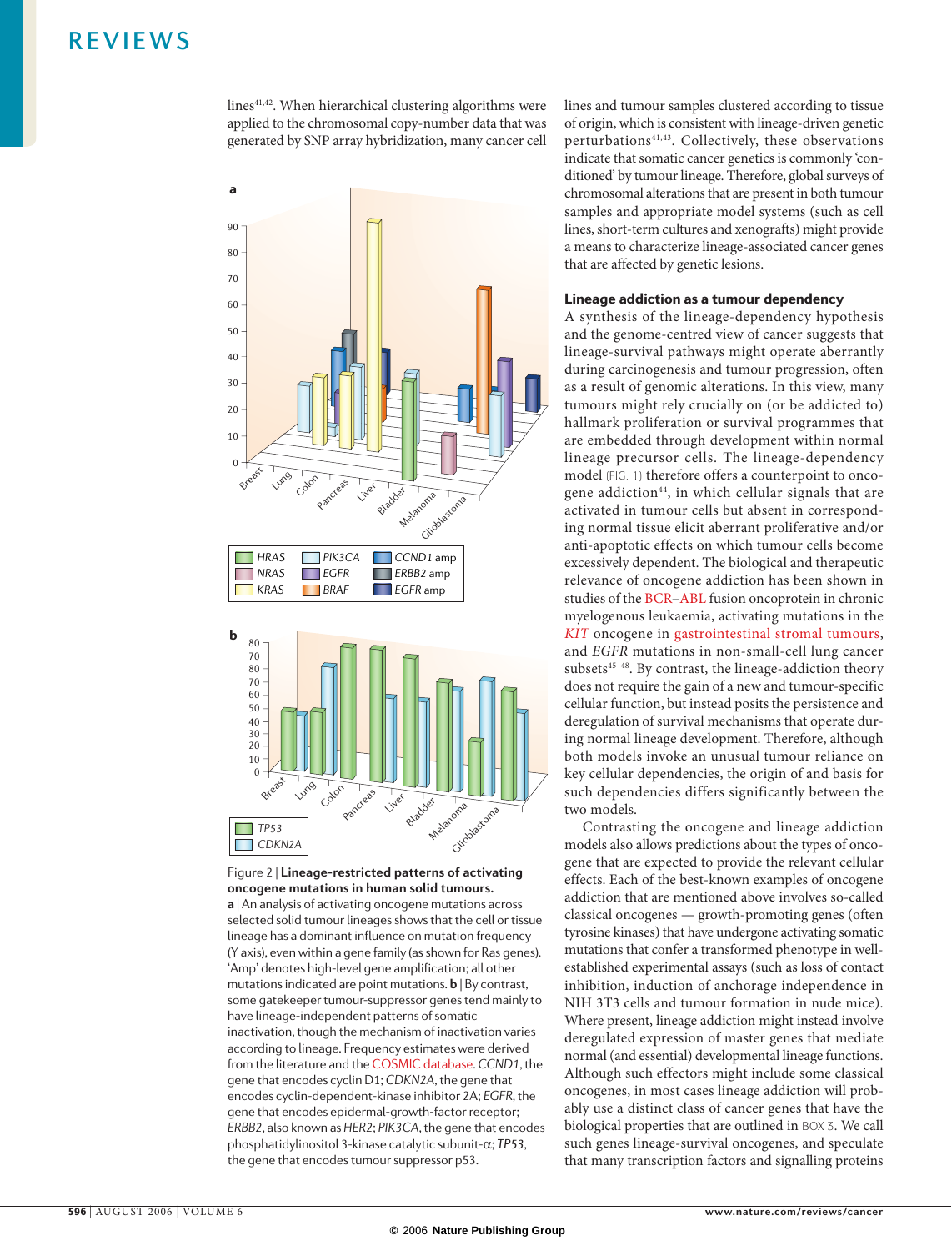### Box 2 | Single-nucleotide polymorphism (SNP) microarrays

SNP microarrays are oligonucleotide microarray tools for genome characterization. They contain DNA oligonucleotide probes that can determine the allele status (for example, homozygosity or heterozygosity) at hundreds of thousands of SNP loci in parallel, following hybridization of patient-derived genomic DNA. Although originally developed for large-scale genetic association studies, SNP arrays also provide a robust tool for cancer-genome mapping<sup>102,103</sup>. The high SNP marker density (combined with SNP-specific minor-allele frequencies) enables the inference of genomic regions that have undergone loss of heterozygosity even when data from matched normal samples are unavailable<sup>104</sup>. In addition, the signal intensities that result from tumour DNA hybridization provide a measurement of the chromosomal copy number at these same SNP loci when referenced to data from a collection of normal diploid controls<sup>105</sup> (similar to array-based comparative genomic hybridization technologies). The current generation of Affymetrix SNP array sets can genotype >500,000 SNP alleles in parallel.

### p16–CDK4–RB pathway

A vital cell-cycle checkpoint that operates in mammalian cells. The p16 protein (encoded by *CDKN2A*) is a well-characterized cell-cycle inhibitor, and the RB (Retinoblastoma) protein was one of the first tumour suppressors to be described.

that operate during development might underlie the associated cellular dependencies in tumours from a wide range of lineages.

### MITF as a prototype lineage-survival oncogene

Further insights into lineage addiction and associated oncogenes might derive from a closer inspection of particular cell lineages. Maturation and survival of the melanocyte lineage is an informative process in this regard. Neural-crest cells, which are the archetypal melanocyte precursors, are controlled by coordinated transcription-factor programmes that involve SOX9 (SRY-box 9), SOX10, FOXD3 (forkhead box D3), Id (inhibitor of DNA binding) proteins and SNAI2 (also known as SLUG), among others<sup>9,49</sup>. Crucially, the master transcriptional regulator MITF (microphthalmiaassociated transcription factor) has a decisive role in both differentiation and survival of the melanocyte lineage<sup>50-52</sup>. Therefore, the success of this lineage depends crucially on proliferative and survival signals that converge on and are mediated by MITF function. Recently, integrated genetic studies revealed that *MITF* undergoes amplification in 15–20% of metastatic melanomas34. Functional assays demonstrated that MITF cooperates with activated BRAF<sup>V600E</sup> to transform immortalized human melanocytes. Importantly, this transforming capacity of MITF was only manifest in the context of aberrant mitogen-activated protein kinase (MAPK) pathway activation (set up through BRAFV600E co-expression) and cell-cycle deregulation, which is mediated in part through p16–CDK4 (cyclindependent kinase 4)–RB pathway inactivation. By directing melanocyte lineage survival during development and promoting tumorigenesis in a subset of melanomas as a result of genetic alterations, MITF therefore seems to function as a lineage-survival oncogene<sup>53</sup>.

### Box 3 | Predicted properties of lineage survival oncogenes

- Crucial role(s) in normal lineage proliferation and/or survival during development
- Persistent or deregulated expression in cancers of the associated lineage
- Affected by somatic genetic alterations in tumour subsets
- Required for tumour survival and/or progression
- Are more likely to be lineage-associated transcription factors than signalling proteins

Further elucidation of the MITF contribution to melanoma genesis might also show how a tumour lineage dependency might condition the range of associated genetic alterations, as described above. Towards this end, MITF is known to have two fundamental roles in melanocyte development: regulation of the melanocyte differentiation programme, which is associated with growth arrest; and melanocyte lineage survival, which might involve both proliferative (through CDK2)<sup>54</sup> and anti-apoptotic (through BCL2 (B-cell lymphoma 2))<sup>55</sup> mechanisms. In the subset of melanomas in which MITF has an oncogenic lineage-survival function, its melanocyte differentiation function is presumably dispensable and possibly even detrimental because of the growth arrest that follows. Therefore, it seems that MITF-dependent melanomas must undergo further genetic or epigenetic alterations to inactivate key growth-inhibitory mechanisms that function in fully differentiated melanocytes.

In this regard, MITF-induced growth arrest in melanocytes seems to involve the p16 (encoded by *CDKN2A*) and/or RB (Retinoblastoma) proteins<sup>56,57</sup>, and melanocytes that escape this MITF-mediated arrest show loss of p16 expression56. Deletion or silencing of *CDKN2A* also occurs commonly in melanoma (FIG. 2b), leading to RB inactivation and therefore a substantial lesion to a crucial cell-cycle checkpoint<sup>58</sup>. MITF-dependent melanomas should also require constitutive MAPK pathway activation as an ERK (extracellular signalregulated kinase)-dependent phosphorylation event is necessary for MITF transactivation<sup>59</sup>. To this end, it is now well-recognized that most cutaneous melanomas contain activating somatic mutations in *NRAS* or *BRAF*, which encode two key MAPK signalling proteins<sup>32,60,61</sup>. Arguably, genetic alterations that lead to both p16 loss and constitutive MAPK activation provide a favourable context for an melanoma MITF dependency to emerge. The lineage-dependency model might therefore help to explain why these specific genetic alterations occur so much more frequently in melanoma than in other tumour types.

### Lineage-survival oncogenes in other cancers

A review of the literature with the above principles in mind identifies several more genes that probably have oncogenic lineage-survival roles in human tumours. Selected examples of putative lineage-survival oncogenes are listed in TABLE 2. The androgen receptor (AR) is an informative example: like MITF in the melanocyte lineage, this transcription factor is required for the development and survival of the prostate epithelial lineage<sup>62</sup>. Prostate luminal differentiation requires AR and leads to cell growth arrest after a defined period of epithelial proliferation<sup>63</sup>. However, ectopic AR expression in prostate epithelial cells that have been engineered to have inactivated RB and p53 cell-cycle checkpoints makes these cells able to form tumours following orthotopic injection and androgen stimulation in nude mice<sup>64</sup>. So, both MITF and AR function as master transcriptional regulators of development and/or survival in their respective lineages, but might also have oncogenic roles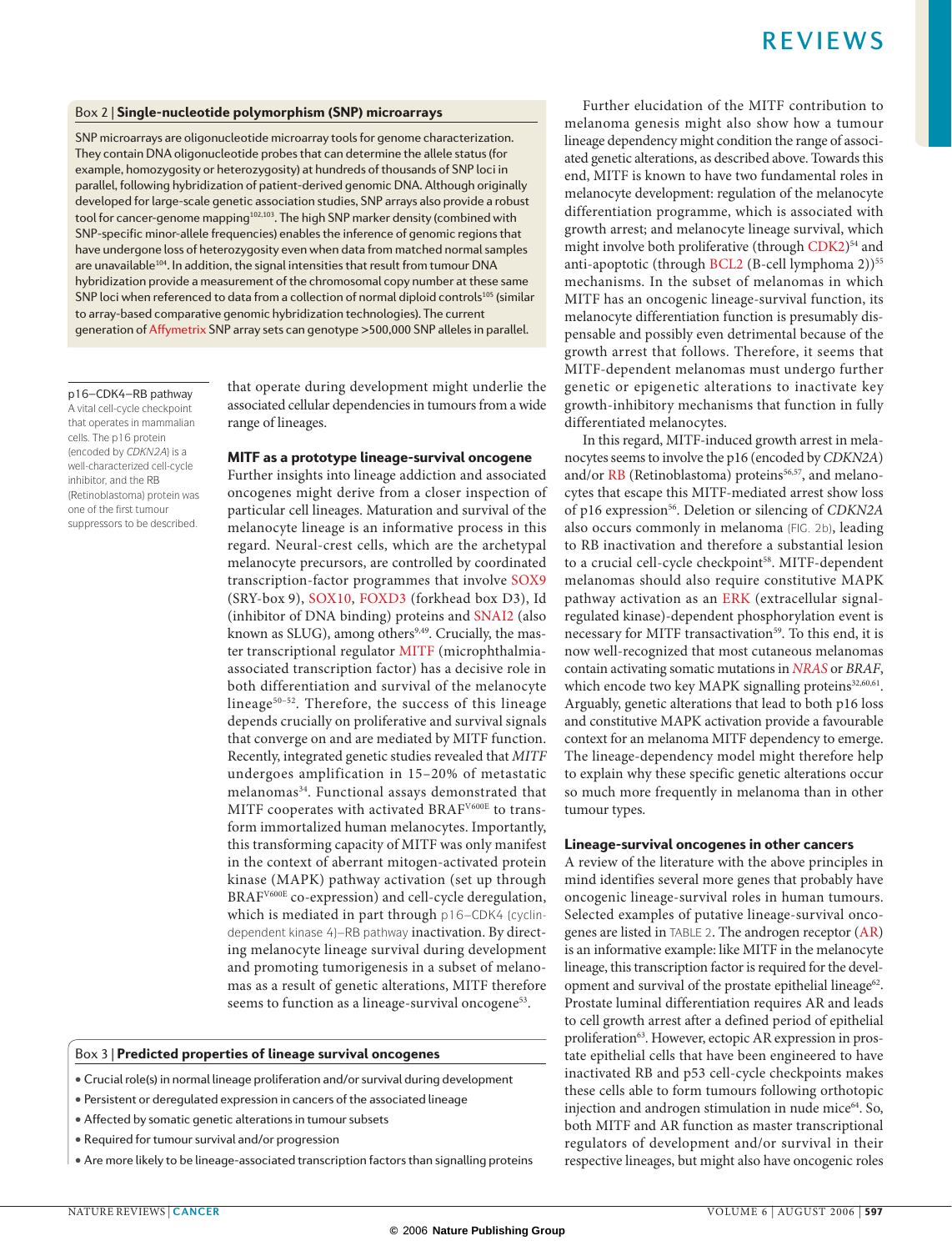

Figure 3 | **A lineage-dependency model for human cancer.** During development, master regulatory genes can have crucial roles within the tissue or organ progenitor cells to mediate lineage survival and subsequent cell differentiation (left). Lineage-survival mechanisms that are elicited by these genes can influence (or 'condition') the range of tumour genetic alterations that are observed in particular tumour types while also exerting their own oncogenic functions in certain genetic contexts (right). During tumour progression, these lineage-survival oncogenes can become deregulated through genetic or epigenetic alterations.

in certain genetic contexts. Moreover, both of these factors can be affected by genetic alterations in association with advancing malignancy, which supports the notion that certain tumours maintain their lineage dependence on these factors throughout disease progression.

Though not exhaustive, TABLE 2 also highlights several more transcription factors and other effector proteins that might function as lineage-survival oncogenes on the basis of the criteria that are outlined in BOX 3. The well-characterized cyclin D1 oncoprotein undergoes frequent gene amplification in subsets of breast cancers. Cyclin D1 promotes the cell cycle, but also controls the final stages of mammary gland maturation that occur during pregnancy<sup>65-67</sup>, which indicates a concomitant mammary lineage dependency. The gene that encodes FLT3 (FMS-related tyrosine kinase 3) also has several properties of lineage-survival oncogenes; FLT3 is a receptor tyrosine kinase that directs myeloid lineage maturation, and the gene also harbours somatic point mutations in a significant fraction of acute myeloid leukaemias<sup>47,68,69,106</sup>

As large-scale efforts to characterize somatic genetic alterations in tumours continue, the list of lineagesurvival oncogenes should continue to expand. Already, there are several other genes, the functions of which indicate a lineage-survival mechanism that could also promote carcinogenesis, although they have not yet been shown to be affected by somatic genetic alterations (TABLE 2). The oestrogen receptor (ER), which is encoded by *ESR1*, provides a provocative example: this transcription factor has key roles in breast development that are analogous to those of AR in prostate<sup>70,71</sup>; however, *ESR1* has not been shown convincingly to undergo somatic genetic alterations in breast cancer. This gender discrepancy suggests that other cellular means might suffice to effect ER deregulation in the subset of breast tumours that have an oestrogen-sensitive dependency. In support of this, gene amplification of ER transcriptional cofactors has been observed in breast and ovarian cancer<sup>72,73</sup>.

The thyroid transcription factor 1 homeodomain protein (TITF1)<sup>74</sup> (TABLE 2) is an appealing candidate lineage-survival oncogene in lung cancer. This DNAbinding protein is required for both thyroid and lung development, and is highly expressed in small-cell lung cancers and lung adenocarcinomas<sup>75,76</sup>; indeed, TITF1 is a useful histological marker in the differential diagnosis of primary pulmonary (versus non-pulmonary) neoplasms77. The caudal-type homeobox transcription

| Table 2   Predicted lineage-survival oncogenes |                             |                                               |                                |                                             |  |  |  |
|------------------------------------------------|-----------------------------|-----------------------------------------------|--------------------------------|---------------------------------------------|--|--|--|
| Gene                                           | Lineage                     | <b>Function</b>                               | <b>Genetic</b><br>alterations? | <b>Existing or possible</b><br>therapeutics |  |  |  |
| <b>MITF</b>                                    | Melanocytic                 | <b>Transcription factor</b>                   | Yes                            | Antisense BCL2                              |  |  |  |
| AR                                             | Prostate                    | <b>Transcription factor</b>                   | Yes                            | Hormone therapy                             |  |  |  |
| CCND <sub>1</sub>                              | Mammary                     | Cell-cycle regulator,<br>transcription factor | Yes                            | <b>CDK</b> inhibitors                       |  |  |  |
| FLT3                                           | Myeloid                     | Receptor tyrosine kinase                      | Yes                            | FLT3 inhibitors                             |  |  |  |
| ESR1                                           | Mammary                     | <b>Transcription factor</b>                   | Yes. in co-<br>activators      | Hormone therapy                             |  |  |  |
| TITF1                                          | Lung                        | <b>Transcription factor</b>                   | <b>No</b>                      | ?                                           |  |  |  |
| CDX1                                           | Intestine                   | <b>Transcription factor</b>                   | <b>No</b>                      | ?                                           |  |  |  |
| Ets on cogenes                                 | Prostate,<br>mammary, other | <b>Transcription factors</b>                  | Yes (prostate)                 | ?                                           |  |  |  |

*AR*, the gene that encodes the androgen receptor; *BCL2*, B-cell lymphoma 2; *CCND1*, the gene that encodes cyclin D1; *CDX1*, the gene that encodes caudal-type homeobox transcription factor 1; *ESR1*, the gene that encodes oestrogen receptor 1; *FLT3*, the gene that encodes FMS-related tyrosine kinase 3; *MITF*, the gene that encodes microphthalmia-associated transcription factor; *TITF1*, the gene that encodes thyroid transcription factor 1 homeodomain protein.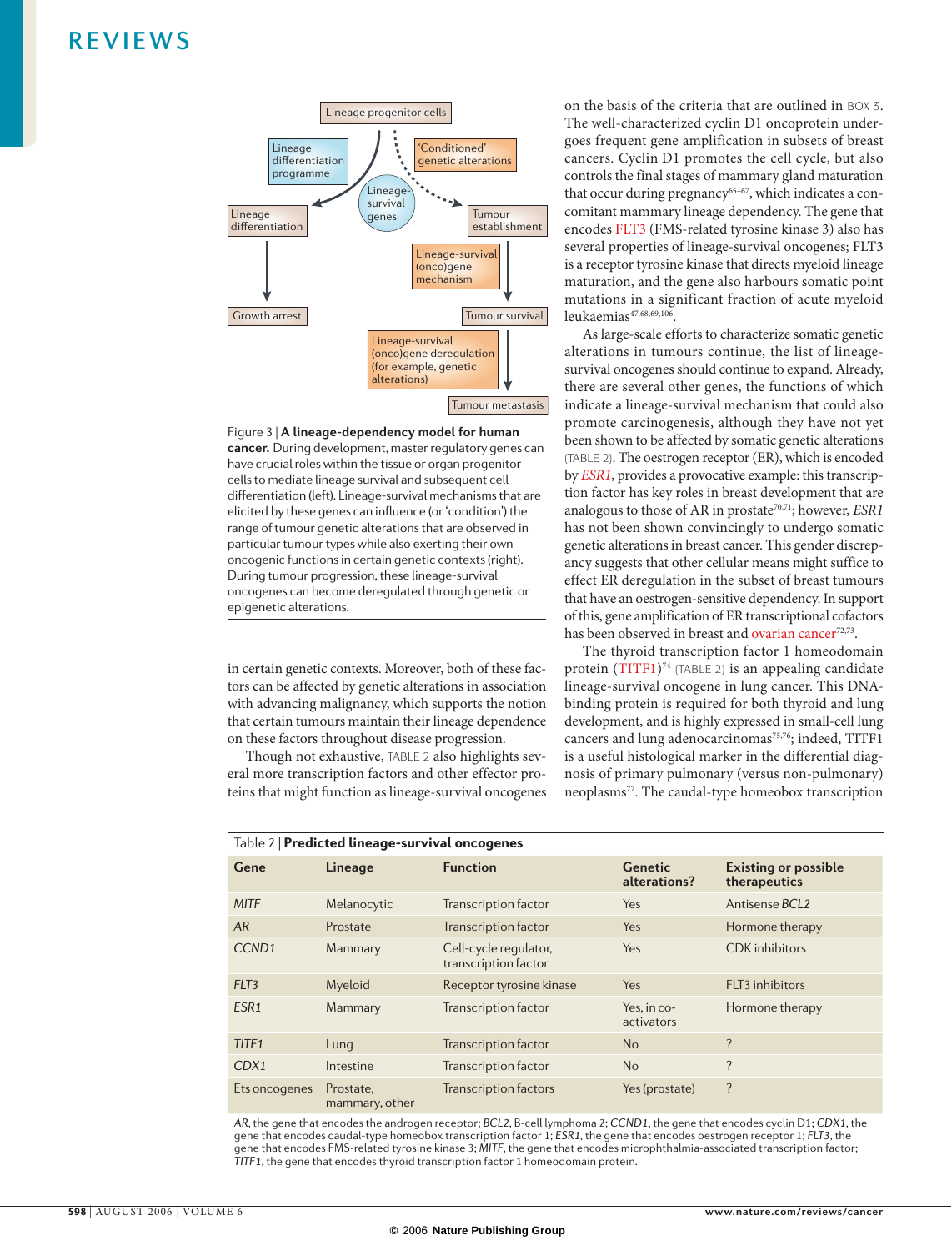factor  $1$  (CDX1) is another intriguing candidate<sup>78</sup>; this protein controls intestinal development and differentiation, in which it has also been purported to exert an oncogenic effect<sup>79</sup>. Ongoing cancer-genome mapping should soon establish whether either TITF1 or CDX1 is affected by genetic alterations in lung or gastrointestinal cancer subsets, as predicted by the lineage-dependency model.

Although this discussion has focused on oncogenes, several tumour-suppressor genes also have lineagerestricted tumour inactivation patterns. Prominent examples include *APC* (adenomatosis polyposis coli) in colon cancer<sup>80</sup>, *RB* in retinoblastoma<sup>81</sup> and *NF1* in neurofibromatosis82. In such cases, distinct cell lineages might either preferentially accumulate genetic hits to these loci or respond differently to loss of the remaining allele. In either scenario, the relevant tumour-suppressor gene might have a dominant inhibitory function within a key growth or survival pathway that is itself governed by the lineage-specific reprogramming mechanisms that are outlined above. Future studies that explore the link between cell lineage and tumour suppression might demonstrate new dependencies that operate in tissue-specific tumorigenesis and maintenance.

### Lineage-independent paths to malignancy

The foregoing argument implies that lineage dependency provides a relatively common tumour-promoting mechanism. Theoretically, tumour precursor cells from any lineage, the development and survival of which use certain master regulatory genes, might deregulate such factors through genetic and epigenetic alterations along the path to cancer. At the same time, it is unlikely that lineage dependency provides a universal oncogenic process. For example, although most melanomas maintain MITF expression throughout disease progression, many melanomas show MITF downregulation in association with advanced or aggressive disease<sup>83</sup>, which indicates that MITF function is dispensable in these cases. Similarly, about 1% of prostate cancers are negative for PSA (prostate-specific antigen)<sup>84</sup>. As PSA expression is androgen-regulated, this indicates that at least some of these variants might have AR-independent biology. In such cases, carcinogenesis or tumour progression (or both) might have happened in a lineage-independent fashion. Therefore, although the lineage-addiction model might be applicable to many tumour types, it will probably involve only a subset of tumours from each lineage.

It is also tempting to speculate that lineage-independent mechanisms drive the genesis and maintenance of many so-called poorly differentiated cancers<sup>85</sup>. These aggressive malignancies frequently lack the geneexpression programmes that are characteristic of their more differentiated malignant counterparts and of the fully differentiated cell lineages from which they originate<sup>86</sup>. So far, a systematic genomic study of poorly differentiated cancers has not been conducted; however, the lineage conditioning of genetic alterations that are observed in other tumour types might be mainly absent in these tumours if lineage-independent tumoursurvival mechanisms predominate. Such data might also help to resolve a longstanding question of the tumour stem-cell theory<sup>87</sup>: whether tumour precursor cells derive from transformed stem cells themselves or from more differentiated progeny that then attain stem-celllike properties during carcinogenesis (BOX 1). If poorly differentiated cancers from a given lineage show the same patterns of genetic alterations as their more differentiated counterparts, this might support the notion that they arose from progenitor cells in which a degree of lineage maturation had already occurred.

On the other hand, even highly aggressive and poorly differentiated tumour cells might preserve a lineage memory that reflects their developmental history. This phenomenon was recently demonstrated in an elegant series of experiments in which well or poorly differentiated melanoma cells were injected into chick embryos and observed for their patterns of migration during development<sup>88</sup>. Unlike their more differentiated counterparts, poorly differentiated melanoma cells tracked with neural-crest cells, indicating that these cells remained configured to respond to the inductive signals that directed their developmental ancestors. Moreover, recent evidence from microRNA-profiling studies indicates that the developmental lineages of poorly differentiated tumours are manifest from microRNA-expression profiles even though they are often invisible in mRNA-expression analyses<sup>89</sup>. Therefore, lineage-dependency mechanisms could still operate in some poorly differentiated cancers, though the specific effectors that are involved could reflect a shift 'backwards' in the developmental timeline of the tumour progenitor cells.

### Biological and therapeutic implications

Recognition of the lineage-dependency model gives an additional dimension to comparative studies of tumour cells and their non-malignant counterparts. Such investigations often proceed according to an implicit assumption that hallmark cancer mechanisms must show tumour-specificity — for example, through gain-of-function or loss-of-function alterations that generate new cancer-promoting signals exclusively in the tumour progenitor cells. The lineage-dependency model expands the prevailing notion — in which oncogenic factors are typically absent in normal cells and present in tumour cells — to a framework that includes those that are present in normal cells and deregulated in tumour cells. By accommodating expanding evidence that the normal lineage programme might profoundly influence many aspects of tumour progression and metastasis<sup>9</sup>, the lineage-dependency theory emphasizes the continuum between normal processes and malignant tumoursurvival processes and also provides a developmental context in which associated genetic and epigenetic changes can be considered.

In this regard, the lineage-dependency model might also deepen understanding of the patterns of somatic alterations that are observed across human cancers. Large-scale cancer-genome characterization efforts have already proved fruitful for cancer gene discovery; ultimately, these approaches should yield a comprehensive catalogue that provides predictive power about the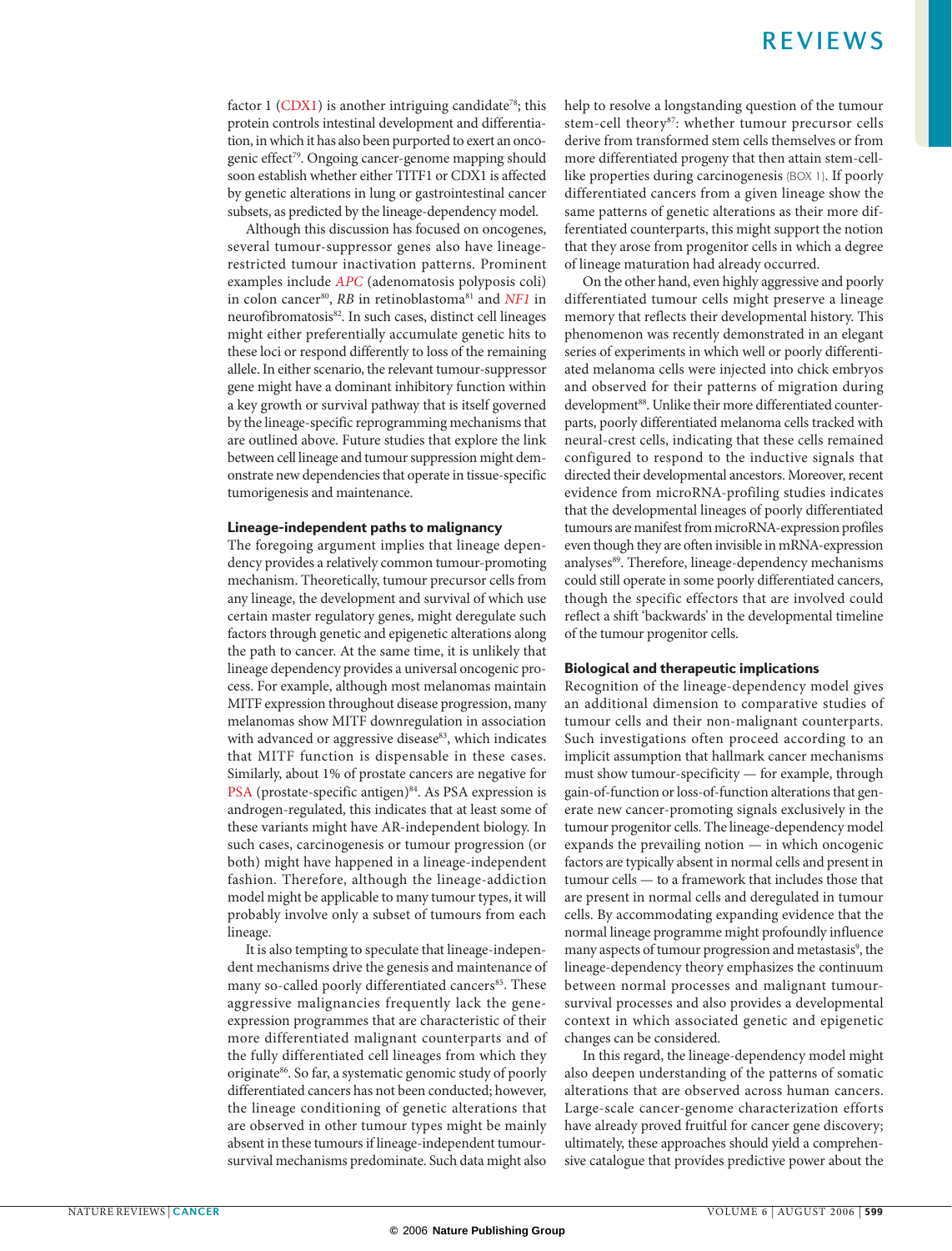

Figure 4 | **Therapeutic implications of tumour lineage dependency.** Schematic relationship between tumour lineage and genetic alterations in which oncogene addiction (**a**) or lineage addiction with conditioned genetic alterations (**b**) predominates. Genetic lesions are depicted across tumour lineages (Xs), including those that confer crucial dependencies (red Xs). In one model, addictive gain-of-function oncogenic mutations might yield targetable tumour dependencies irrespective of lineage (**a**). Such dependencies might be targeted through direct inhibition of the mutated oncoprotein. Alternatively, tumour lineage dependencies might influence whether or not the associated genetic alterations will elicit addiction, and whether this addiction occurs in direct association with (red Xs) or orthogonally to (red asterisks) the relevant alterations (**b**). Targeting these dependencies might require a combined or 'synthetic lethal' therapeutic strategy.

frequencies of genetic alterations across different tumour types. In the future, knowledge of the underlying tumour lineage dependencies and how they might condition the genetics of individual tumours might also add explanatory power to the relationship between genetics and lineage in human cancer. Conversely, elucidating the cellular effects of tumour-promoting genetic alterations might clarify key mechanisms that operate in normal lineage counterparts during development.

Furthermore, the lineage-addiction model supports an emerging paradigm for targeted therapies that are directed against genetically defined tumours. An extreme interpretation of the oncogeneaddiction viewpoint could imply that cancer genesis and maintenance mechanisms might depend on certain cardinal somatic genetic alterations regardless of the lineage in which they occur, as illustrated in FIG. 4. If so, the optimal targeted therapy should involve direct pharmacological inhibition of either the mutated oncoprotein itself or a drug-responsive component of its effector pathway. On the other hand, if a lineage dependency has conditioned the genetic alterations of the tumour, a combined therapeutic strategy might be needed to intercept both the lineage-survival mechanism and the effects of its associated genetic perturbations. Attempts to target lineage addiction must also account for the caveat that agents that target dependencies that are present in both tumours and normal cellular counterparts could have increased toxic side effects. In such cases, the optimal and tumour-specific targets might be outside the lineage-survival pathway itself (FIG. 4).

To this end, discovering robust drug targets in the setting of tumour lineage dependency might benefit substantially from the 'synthetic dosage lethality' concept<sup>90,91</sup>. Two cellular factors have a synthetic lethal relationship if alteration of either factor alone preserves cell viability, whereas simultaneous perturbation of both factors results in cell death. In the lineage-dependency model, the combined effects of deregulated lineage survival and its enabling (or otherwise associated) tumour genetic events might create an altered cellular state A in which a distinct factor B now provides an essential buffering effect to accommodate these changes<sup>92</sup>. Systematic efforts to identify and inhibit crucial buffering factors that operate in lineage addiction might therefore be an elegant way to elucidate 'context-driven' therapeutic indices<sup>93</sup> for many tumour types. Unbiased chemical screens for novel therapeutics that show selective potency against tumour cells with lineage-dependent genetic alterations should prove fruitful in this regard.

Preliminary clinical evidence already supports the notion that unique vulnerabilities might ensue when the correct combination of genetic alterations occurs in cellular contexts that are specified by lineage and differentiation. Anaplastic oligodendrogliomas that harbour hemizygous deletions on chromosome 1p provide an instructive example — the presence of this genetic aberration predicts enhanced chemosensitivity in these adult brain tumours<sup>94</sup>; however, the same chemosensitivity might not correlate with 1p loss in tumours from other lineages. It is also intriguing to note that several proteins that are encoded by the proposed lineage-survival oncogenes in TABLE 2 are targets of known drugs or novel therapeutics in clinical development. These include AR and ER, which are the focal points of hormonal therapies that have been used in prostate and breast cancers for many years, as well as FLT3, which is the target of several emerging small-molecule tyrosine kinase inhibitors<sup>95</sup>. Although many transcription factors are difficult to intercept therapeutically, their target effector genes might prove vulnerable. For example, expression of *BCL2* is regulated by MITF in the melanocytic lineage<sup>55</sup> and BCL2 is targeted by antisense therapeutics in development<sup>96-98</sup>. Although this strategy yielded disappointing results in clinical trials of unselected patients with melanoma<sup>99</sup>, patient subgroups whose tumours have a MITF lineage dependency might benefit from such agents in combination with MAPK inhibitors and/ or CDK inhibitors<sup>53</sup>. These observations provide grounds for optimism that many cancers might harbour therapeutically malleable vulnerabilities that are associated with the lineage–genetics interface.

### **Conclusions**

Taken to its extreme, the recognition that cancer is a genomic disease might be expected to relegate many currently employed histological distinctions into mere footnotes that annotate the essential genetic perturbations that drive human cancers. However, the lineagedependency model suggests an alternate outcome: aspects such as cell and tissue of origin and degree of differentiation will probably remain influential in

### Synthetic dosage lethality

A genetic interaction in which overexpression or activation of one gene or pathway becomes lethal to the cell when a second (normally non-lethal) mutation is also present.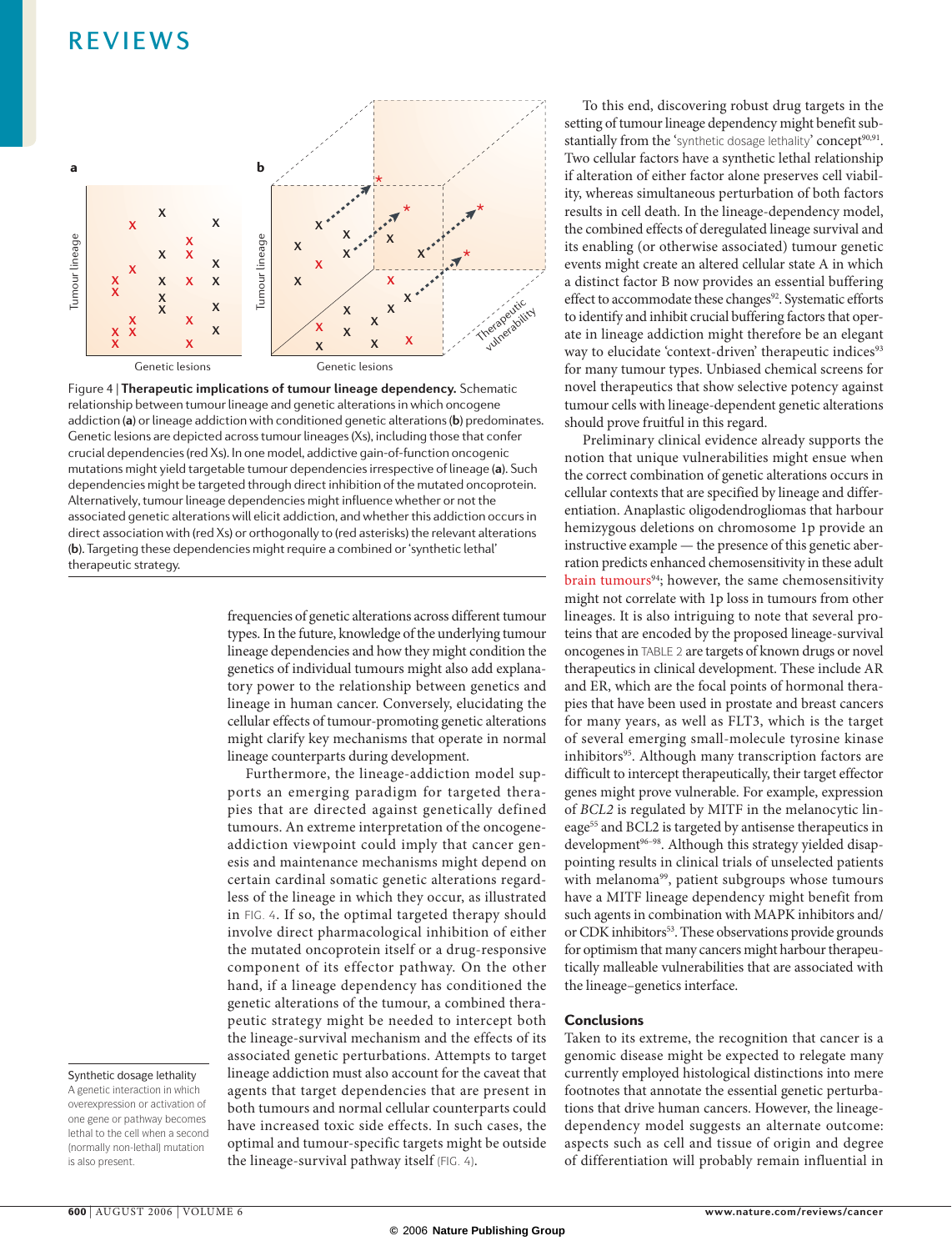cancer diagnosis and treatment, and might gain additional importance when considered together with tumour genetic information. The oncogene-addiction theory has already affirmed the premise that excessive dependency of tumour cells on individual perturbed pathways can give rise to cellular vulnerabilities that manifest selectively in the dependent tumour types.

Our recent observations involving *MITF* in melanoma, together with an informed retrospection, offer the possibility that certain lineage-survival mechanisms might become similarly usurped during tumour progression. Together with rigorous genetic analyses, an expanded understanding of lineage dependencies might inform a new era of targeted cancer therapeutic approaches.

- 1. Strausberg, R. L., Simpson, A. J., Old, L. J. & Riggins, G. J. Oncogenomics and the development of new cancer therapies. *Nature* **429**, 469–474 (2004).
- 2. Fenaux, P. & Degos, L. Differentiation therapy for acute promyelocytic leukemia. *N. Engl. J. Med.* **337**, 1076–1077 (1997).
- 3. Tallman, M. S. *et al.* All-trans-retinoic acid in acute promyelocytic leukemia *N. Engl. J. Med*. **337**, 1021–1028 (1997).
- 4. Berman, J. J. Tumor taxonomy for the developmental lineage classification of neoplasms. *BMC Cancer* **4**, 88 (2004).
- 5. Berman, J. Modern classification of neoplasms: reconciling differences between morphologic and molecular approaches. *BMC Cancer* **5**, 100 (2005).
- 6. Thiery, J. P. Epithelial–mesenchymal transitions in tumour progression. *Nature Rev. Cancer* **2**, 442–454 (2002).
- 7. Kang, Y. & Massague, J. Epithelial–mesenchymal transitions: twist in development and metastasis. *Cell* **118**, 277–279 (2004).
- 8. Johnston, R. N., Pai, S. B. & Pai, R. B. The origin of the cancer cell: oncogeny reverses phylogeny. *Biochem. Cell. Biol.* **70**, 831–834 (1992).
- 9. Gupta, P. B. *et al.* The melanocyte differentiation program predisposes to metastasis after neoplastic transformation. *Nature Genet.* **37**, 1047–1054 (2005). **This paper provides direct experimental evidence that lineage programming contributes to the**

**metastatic phenotype in melanoma cells.** 10. Muller, C. & Leutz, A. Chromatin remodeling in

- development and differentiation. *Curr. Opin. Genet. Dev.* **11**, 167–174 (2001).
- 11. Kluger, Y., Lian, Z., Zhang, X., Newburger, P. E. & Weissman, S. M. A panorama of lineage-specific transcription in hematopoiesis. *Bioessays* **26**, 1276–1287 (2004).
- 12. Nagamura-Inoue, T., Tamura, T. & Ozato, K. Transcription factors that regulate growth and differentiation of myeloid cells. *Int. Rev. Immunol.* **20**, 83–105 (2001).
- 13. Warburton, D. *et al.* The molecular basis of lung morphogenesis. *Mech. Dev.* **92**, 55–81 (2000).
- 14. Fraga, M. F. *et al.* Loss of acetylation at Lys16 and trimethylation at Lys20 of histone H4 is a common hallmark of human cancer. *Nature Genet.* **37**, 391–400 (2005).
- 15. Strahl, B. D. & Allis, C. D. The language of covalent histone modifications. *Nature* **403**, 41–45 (2000).
- 16. Wolffe, A. P. & Hayes, J. J. Chromatin disruption and modification. *Nucleic Acids Res.* **27**, 711–720 (1999). 17. Bird, A. DNA methylation patterns and epigenetic
- memory. *Genes Dev.* **16**, 6–21 (2002). 18. Vignali, M., Hassan, A. H., Neely, K. E. & Workman, J. L.
- ATP-dependent chromatin-remodeling complexes. *Mol. Cell. Biol.* **20**, 1899–1910 (2000).
- 19. Ringrose, L. & Paro, R. Epigenetic regulation of cellular memory by the Polycomb and Trithorax group proteins. *Annu. Rev. Genet.* **38**, 413–443 (2004).
- 20. Wolpert, L. Positional information and pattern formation in development. *Dev. Genet.* 15, 485–490 (1994).
- 21. Davis, P. K. & Brackmann, R. K. Chromatin remodeling and cancer. *Cancer Biol. Ther.* **2**, 22–29 (2003).
- 22. Versteege, I. *et al.* Truncating mutations of hSNF5/ INI1 in aggressive paediatric cancer. *Nature* **394**, 203–206 (1998).
- 23. Sevenet, N. *et al.* Spectrum of hSNF5/INI1 somatic mutations in human cancer and genotype-phenotype correlations. *Hum. Mol. Genet.* **8**, 2359–2368 (1999).
- 24. Grand, F. *et al.* Frequent deletion of hSNF5/INI1, a component of the SWI/SNF complex, in chronic myeloid leukemia. *Cancer Res.* **59**, 3870–3874 (1999).
- 25. Sawa, M. *et al.* BMI-1 is highly expressed in M0-subtype acute myeloid leukemia. *Int. J. Hematol.* **82**, 42–47 (2005).
- 26. Dukers, D. F. *et al.* Unique polycomb gene expression pattern in Hodgkin's lymphoma and Hodgkin's lymphoma-derived cell lines. *Am. J. Pathol.* **164**, 873–881 (2004).
- Abate-Shen, C. Deregulated homeobox gene expression in cancer: cause or consequence? *Nature Rev. Cancer* **2**, 777–785 (2002).
- 28. Grier, D. G. *et al.* The pathophysiology of HOX genes and their role in cancer. *J. Pathol.* **205**, 154–171 (2005).
- 29. Kho, A. T. *et al.* Conserved mechanisms across development and tumorigenesis revealed by a mouse development perspective of human cancers. *Genes Dev.* **18**, 629–640 (2004). **This paper shows that certain tumour subsets may**

**be characterized by their molecular similarity to a particular developmental stage.** 30. Hahn, W. C. & Weinberg, R. A. Rules for making

- human tumor cells. *N. Engl. J. Med.* **347**, 1593–1603 (2002). 31. Weber, B. L. Cancer genomics. *Cancer Cell* **1**, 37–47
- (2002).
- 32. Davies, H. *et al.* Mutations of the *BRAF* gene in human cancer. *Nature* **417**, 949–954 (2002). **This paper represents one of the first large-scale sequencing efforts to identify a novel oncogene mutation.**
- 33. Sieber, O. M., Tomlinson, S. R. & Tomlinson, I. P. Tissue, cell and stage specificity of (epi)mutations in cancers. *Nature Rev. Cancer* **5**, 649–655 (2005).
- 34. Sharpless, E. & Chin, L. The INK4a/ARF locus and melanoma. *Oncogene* **22**, 3092–3098 (2003).
- 35. Sharpless, N. E., Kannan, K., Xu, J., Bosenberg, M. W. & Chin, L. Both products of the mouse Ink4a/Arf locus suppress melanoma formation *in vivo*. *Oncogene* **22**, 5055–5059 (2003).
- 36. Keyomarsi, K. & Pardee, A. B. Redundant cyclin overexpression and gene amplification in breast cancer cells. *Proc. Natl Acad. Sci. USA* **90**, 1112–1116 (1993).
- 37. Bringuier, P. P., Tamimi, Y., Schuuring, E. & Schalken, J. Expression of cyclin D1 and EMS1 in bladder tumours; relationship with chromosome 11q13 amplification. *Oncogene* **12**, 1747–1753 (1996).
- 38. Slamon, D. J. *et al.* Human breast cancer: correlation of relapse and survival with amplification of the HER-2/neu oncogene. *Science* **235**, 177–182 (1987).
- 39. Wong, A. J. *et al.* Increased expression of the epidermal growth factor receptor gene in malignant gliomas is invariably associated with gene amplification. *Proc. Natl Acad. Sci. USA* **84**, 6899–6903 (1987).
- 40. Reissmann, P. T., Koga, H., Figlin, R. A., Holmes, E. C. & Slamon, D. J. Amplification and overexpression of the cyclin D1 and epidermal growth factor receptor genes in non-small-cell lung cancer. *J. Cancer Res. Clin. Oncol.* **125**, 61–70 (1999).
- 41. Garraway, L. A. *et al.* Integrative genomic analyses identify *MITF* as a lineage survival oncogene amplified in malignant melanoma. *Nature* **436**, 117–122 (2005).

**This paper demonstrated the power of combining genomic data sets for lineage-associated cancer gene discovery, and characterized the first lineagesurvival oncogene.**

- 42. Zhao, X. *et al.* Homozygous deletions and chromosome amplifications in human lung carcinomas revealed by single nucleotide polymorphism array analysis. *Cancer Res.* **65**, 5561–5570 (2005).
- 43. Garraway, L. A. *et al.* 'Lineage addiction' in human cancer: lessons from integrated genomics. *Cold Spring Harb. Symp. Quant. Biol.* **70**, 1–10 (2005).
- 44. Weinstein, I. B. Addiction to oncogenes the Achilles heal of cancer. *Science* **297**, 63–64 (2002).
- 45. Kantarjian, H. *et al.* Hematologic and cytogenetic responses to imatinib mesylate in chronic myelogenous leukemia. *N. Engl. J. Med.* **346**, 645–652 (2002).
- 46. Demetri, G. D. *et al.* Efficacy and safety of imatinib mesylate in advanced gastrointestinal stromal tumors. *N. Engl. J. Med.* **347**, 472–480 (2002).
- 47. Paez, J. G. *et al*. EGFR mutations in lung cancer: correlation with clinical response to gefinitib therapy. *Science* **304**, 1497–1500 (2004).
- 48. Lynch, T. J. *et al.* Activating mutations in the epidermal growth factor receptor underlying responsiveness of non-small-cell lung cancer to gefitinib. *N. Engl. J. Med.* **350**, 2129–2139 (2004).
- 49. Morales, A. V., Barbas, J. A. & Nieto, M. A. How to become neural crest: from segregation to delamination. *Semin. Cell Dev. Biol.* **16**, 655–662 (2005).
- 50. Dupin, E. & Le Douarin, N. M. Development of melanocyte precursors from the vertebrate neural crest. *Oncogene* **22**, 3016–3023 (2003).
- 51. Widlund, H. R. & Fisher, D. E. Microphthalamiaassociated transcription factor: a critical regulator of pigment cell development and survival. *Oncogene* **22**, 3035–3041 (2003).
- 52. Goding, C. R. Mitf from neural crest to melanoma: signal transduction and transcription in the melanocyte lineage. *Genes Dev.* **14**, 1712–1728 (2000).
- 53. Garraway, L. A. & Sellers, W. R. From integrated genomics to tumor lineage dependency. *Cancer Res.* **66**, 2506–2508 (2006).
- 54. Du, J. *et al.* Critical role of CDK2 for melanoma growth linked to its melanocyte-specific transcriptional regulation by MITF. *Cancer Cell* **6**, 565–576 (2004).
- 55. McGill, G. G. *et al.* Bcl2 regulation by the melanocyte master regulator Mitf modulates lineage survival and melanoma cell viability. *Cell* **109**, 707–718 (2002).

#### **This paper was the first to suggest a mechanism by which MITF, the master melanocyte transcription factor, might exert a lineage-survival role.**

- 56. Loercher, A. E., Tank, E. M., Delston, R. B. & Harbour, J. W. MITF links differentiation with cell cycle arrest in melanocytes by transcriptional activation of INK4A. *J. Cell Biol.* **168**, 35–40 (2005).
- 57. Carreira, S. *et al.* Mitf cooperates with Rb1 and activates p21Cip1 expression to regulate cell cycle progression. *Nature* **433**, 764–769 (2005). **References 56 and 57 showed that MITF induces growth arrest in non-transformed cells, and that this arrest was dependent on the integrity of key cell-cycle inhibitory pathways.**
- 58. Chin, L. The genetics of malignant melanoma: lessons from mouse and man. *Nature Rev. Cancer* **3**, 559–570 (2003).
- 59. Hemesath, T. J., Price, E. R., Takemoto, C., Badalian, T. & Fisher, D. E. MAP kinase links the transcription factor Microphthalmia to c-Kit signalling in melanocytes. *Nature* **391**, 298–301 (1998).
- 60. Omholt, K., Platz, A., Kanter, L., Ringborg, U. & Hansson, J. *NRAS* and *BRAF* mutations arise early during melanoma pathogenesis and are preserved throughout tumor progression. *Clin Cancer Res* **9**, 6483–6488 (2003).
- 61. Reifenberger, J. *et al.* Frequent alterations of Ras signaling pathway genes in sporadic malignant melanomas. *Int. J. Cancer* **109**, 377–384 (2004).
- 62. Heinlein, C. A. & Chang, C. Androgen receptor in prostate cancer. *Endocr. Rev.* **25**, 276–308 (2004). 63. Waltregny, D. *et al.* Androgen-driven prostate
- epithelial cell proliferation and differentiation *in vivo* involve the regulation of p27. *Mol. Endocrinol.* **15**, 765–782 (2001).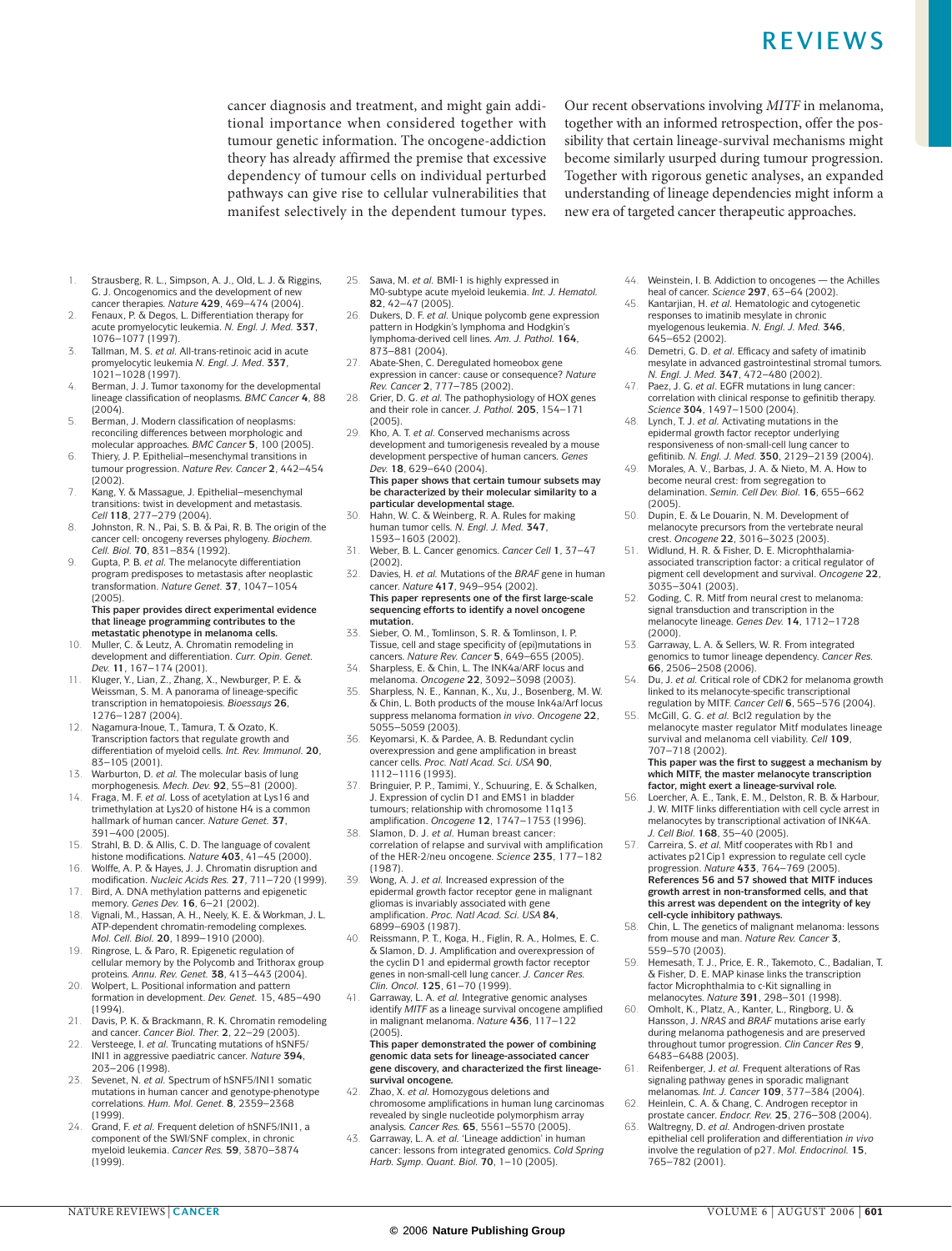- 64. Berger, R. *et al.* Androgen-induced differentiation and tumorigenicity of human prostate epithelial cells. *Cancer Res.* **64**, 8867–8875 (2004). **This paper showed that the androgen receptor, which triggers reduced prostate cell growth** *in vitro* **upon androgen stimulation, also promotes tumorigenesis in immortalized prostate epithelia following orthotopic injection.**
- 65. Sicinski, P. *et al.* Cyclin D1 provides a link between development and oncogenesis in the retina and breast. *Cell* **82**, 621–630 (1995).
- 66. Fantl, V., Stamp, G., Andrews, A., Rosewell, I. & Dickson, C. Mice lacking cyclin D1 are small and show defects in eye and mammary gland development. *Genes Dev.* **9**, 2364–2372 (1995).
- 67. Chodosh, L. A. The reciprocal dance between cancer and development. *N. Engl. J. Med.* **347**, 134–136 (2002).
- 68. Gilliland, D. G. & Griffin, J. D. Role of FLT3 in
- leukemia. *Curr. Opin. Hematol.* **9**, 274–281 (2002). 69. Stirewalt, D. L. & Radich, J. P. The role of FLT3 in haematopoietic malignancies. *Nature Rev. Cancer* **3**, 650–665 (2003).
- 70. Kumar, V. *et al.* Functional domains of the human
- estrogen receptor. *Cell* **51**, 941–951 (1987). 71. Clarke, R. B., Anderson, E. & Howell, A. Steroid receptors in human breast cancer. *Trends Endocrinol. Metab.* **15**, 316–323 (2004).
- 72. Anzick, S. L. *et al.* AIB1, a steroid receptor coactivator amplified in breast and ovarian cancer. *Science* **277**, 965–968 (1997).
- 73. Tanner, M. M. *et al.* Frequent amplification of chromosomal region 20q12-q13 in ovarian cancer. *Clin. Cancer Res.* **6**, 1833–1839 (2000).
- 74. Bingle, C. D. Thyroid transcription factor-1. *Int. J. Biochem. Cell Biol.* **29**, 1471–1473 (1997).
- 75. Stenhouse, G., Fyfe, N., King, G., Chapman, A. & Kerr, K. M. Thyroid transcription factor 1 in pulmonary adenocarcinoma. *J. Clin. Pathol.* **57**, 383–387 (2004).
- 76. Byrd-Gloster, A. L. *et al.* Differential expression of thyroid transcription factor 1 in small cell lung carcinoma and Merkel cell tumor. *Hum. Pathol.* **31**, 58–62 (2000).
- 77. Hecht, J. L., Pinkus, J. L., Weinstein, L. J. & Pinkus, G. S. The value of thyroid transcription factor-1 in cytologic preparations as a marker for metastatic adenocarcinoma of lung origin. *Am. J. Clin. Pathol.* **116**, 483–488 (2001).
- 78. Freund, J. N., Domon-Dell, C., Kedinger, M. & Duluc, I. The *Cdx-1* and *Cdx-2* homeobox genes in the intestine. *Biochem. Cell Biol.* **76**, 957–969 (1998).
- 79. Soubeyran, P. *et al.* Homeobox gene *Cdx1* regulates Ras, Rho and PI3 kinase pathways leading to transformation and tumorigenesis of intestinal
- epithelial cells. *Oncogene* **20**, 4180–4187 (2001). 80. de la Chapelle, A. Genetic predisposition to colorectal cancer. *Nature Rev. Cancer* **4**, 769–780 (2004).
- 81. Classon, M. & Harlow, E. The retinoblastoma tumour suppressor in development and cancer. *Nature Rev. Cancer* **2**, 910–917 (2002).
- 82. Nishi, T. & Saya, H. Neurofibromatosis type 1 (NF1) gene: implication in neuroectodermal differentiation

and genesis of brain tumors. *Cancer Metastasis Rev.* **10**, 301–310 (1991).

- 83. Salti, G. I. *et al.* Micropthalmia transcription factor: a new prognostic marker in intermediate-thickness cutaneous malignant melanoma. *Cancer Res.* **60**, 5012–5016 (2000).
- Birtle, A. J., Freeman, A., Masters, J. R., Payne, H. A. & Harland, S. J. Clinical features of patients who present with metastatic prostate carcinoma and serum prostate-specific antigen (PSA) levels < 10 ng/ mL: the 'PSA negative' patients. *Cancer* **98**, 2362– 2367 (2003).
- 85. Hainsworth, J. D. & Greco, F. A. Poorly differentiated carcinoma and poorly differentiated adenocarcinoma of unknown primary tumor site. *Semin. Oncol.* **20**, 279–286 (1993).
- Ramaswamy, S. et al. Multiclass cancer diagnosis using tumor gene expression signatures. *Proc. Natl Acad. Sci. USA* **98**, 15149–15154 (2001). **This paper showed how gene-expression profiles could classify tumours largely on the basis of lineage-differentiation signatures; however, poorly differentiated cancers were not as easily classified by this approach.**
- 87. Zhang, M. & Rosen, J. M. Stem cells in the etiology and treatment of cancer. *Curr. Opin. Genet. Dev.* **16**, 60–64 (2006).
- 88. Kulesa, P. M. *et al.* Reprogramming metastatic melanoma cells to assume a neural crest cell-like phenotype in an embryonic microenvironment. *Proc. Natl Acad. Sci. USA* **103**, 3752–3757 (2006).
- 89. Lu, J. *et al.* MicroRNA expression profiles classify human cancers. *Nature* **435**, 834–838 (2005). **This paper showed that miRNA profiles could classify tumours across multiple lineages, regardless of their differentiation patterns.**
- 90. Kroll, E. S., Hyland, K. M., Hieter, P. & Li, J. J. Establishing genetic interactions by a synthetic dosage lethality phenotype. *Genetics* **143**, 95–102 (1996).
- 91. Kaelin, W. G. The concept of synthetic lethality in the context of anticancer therapy. *Nature Rev. Cancer* **5**, 689–698 (2005).
- 92. Hartman, J. L., Garvik, B. & Hartwell, L. Principles for the buffering of genetic variation. *Science* **291**, 1001– 1004 (2001).
- 93. Kaelin, W. G. Choosing anticancer drug targets in the postgenomic era. *J. Clin. Invest.* **104**, 1503–1506 (1999).
- 94. Cairncross, J. G. *et al.* Specific genetic predictors of chemotherapeutic response and survival in patients with anaplastic oligodendrogliomas. *J. Natl Cancer Inst.* **90**, 1473–1479 (1998).
- 95. Sawyers, C. L. Finding the next Gleevec: FLT3 targeted kinase inhibitor therapy for acute myeloid leukemia. *Cancer Cell* **1**, 413–415 (2002).
- 96. Tamm, I., Dorken, B. & Hartmann, G. Antisense therapy in oncology: new hope for an old idea? *Lancet* **358**, 489–497 (2001).
- 97. Morris, M. J. *et al.* Phase I trial of BCL-2 antisense oligonucleotide (G3139) administered by continuous

intravenous infusion in patients with advanced cancer. *Clin. Cancer Res.* **8**, 679–683 (2002).

- 98. Nahta, R. & Esteva, F. J. Bcl-2 antisense oligonucleotides: a potential novel strategy for the treatment of breast cancer. *Semin. Oncol.* **30**, 143–149 (2003).
- 99. Genasense FDA review team. *Genasense (Oblimersen)*  for metastatic melanoma [online], <http://www.fda. gov/ohrms/dockets/ac/04/slides/4037S1\_02\_FDA-
- Kane-Yang%20.ppt > (2004).<br>100. Wang, J. C. & Dick, J. E. Cancer stem cells: lessons from leukemia. *Trends Cell Biol.* **15**, 494–501 (2005).
- 101. Dean, M., Fojo, T. & Bates, S. Tumour stem cells and drug
- resistance. *Nature Rev. Cancer* **5**, 275–284 (2005). 102. Garraway, L. A. & Sellers, W. R. Array-based approaches to cancer genome analysis. *Drug Discov. Today* **2**, 171–177 (2005).
- 103. Engle, L. J., Simpson, C. L. & Landers, J. E. Using highthroughput SNP technologies to study cancer. *Oncogene* **25**, 1594–1601 (2006).
- 104. Beroukhim, R. *et al.* Inferring loss-of-heterozygosity from tumor-only samples using high-density oligonucleotide SNP arrays. *PLoS Comput. Biol.* **2**, e41 (2006).
- 105. Zhao, X. *et al.* An integrated view of copy number and allelic alterations in the cancer genome using single nucleotide polymorphism arrays. *Cancer Res.* **64**, 3060–3071 (2004).
- 106. Jiang, J. *et al*. Identifying and characterizing a novel activating mutation of the FLT3 tyrosine kinase in AML. *Blood* **104**, 1855–1858 (2004).

#### **Acknowledgements**

This work was supported by grants from the US National Cancer Institute to L.A.G. and W.R.S.

#### **Competing interests statement**

The authors declare competing financial interests. See web version for details.

#### DATABASES

**The following terms in this article are linked online to:** Entrez Gene: http://www.ncbi.nlm.nih.gov/entrez/query. fcgi?db=gene

ABL | APC | AR | BCL2 | BCR | BMI1 | BRAF | CCND1 | CDK2 | CDKN2A | CDX1 | *EGFR* | ERBB2 | ERK | ESR1 | FLT3 | FOXD3 | *KIT* | MITF | NF1 | NRAS | PIK3CA | PML | PSA | RARA | RB | SNAI2 | SNF5 | SOX9 | SOX10 | *TP53* | TITF1

National Cancer Institute: http://www.cancer.gov brain tumours | breast adenocarcinoma | colon

adenocarcinoma | gastrointestinal stromal tumours | leukaemia | lung adenocarcinoma | ovarian cancer | prostate cancer

### FURTHER INFORMATION

Affymetrix: http://www.affymetrix.com COSMIC database: http://www.sanger.ac.uk/genetics/CGP/ cosmic

William R. Sellers's homepage: http://research.dfci.harvard. edu/sellerslab/index.html

**Access to this links box is available online.**